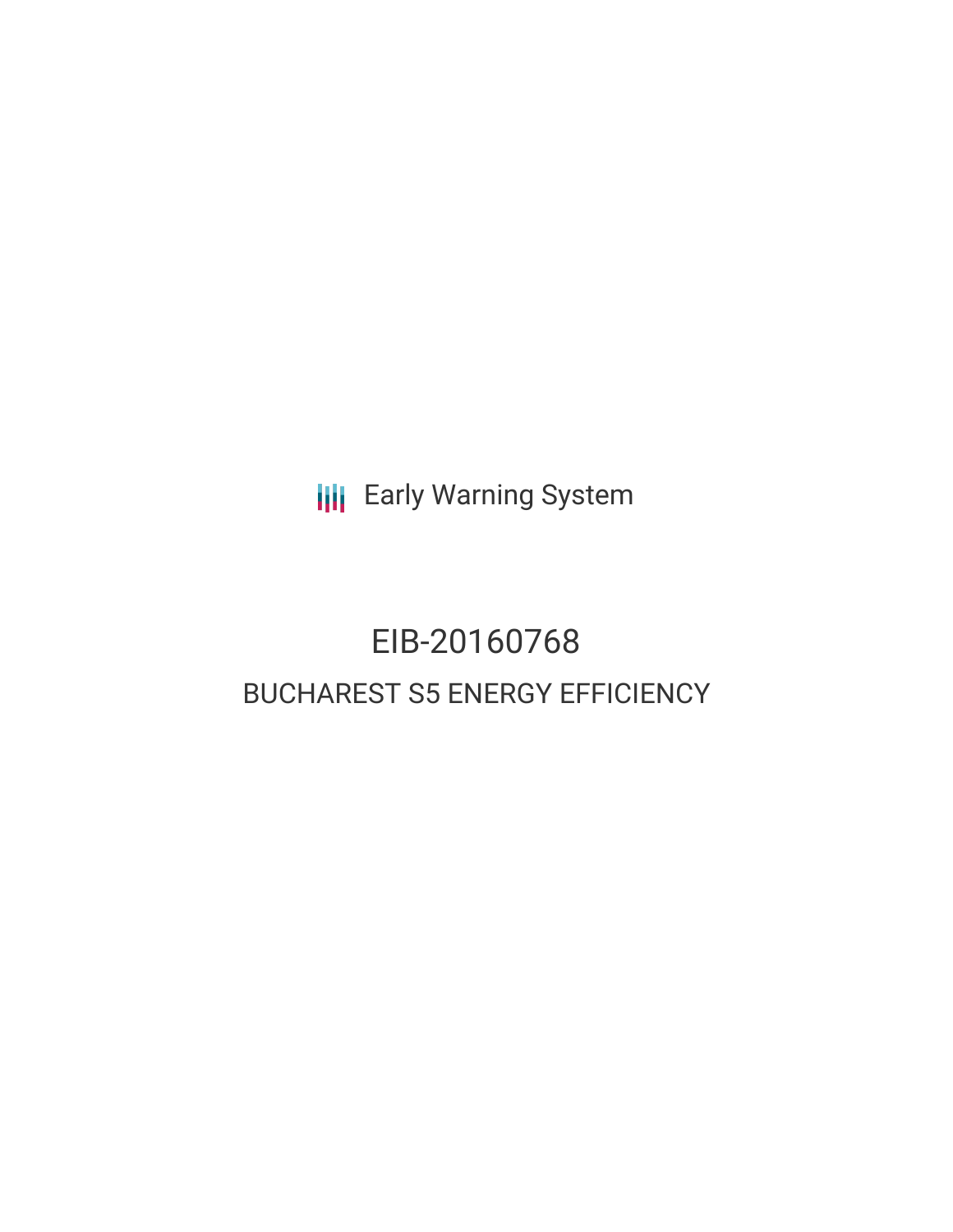| <b>Countries</b>               | Romania                                  |
|--------------------------------|------------------------------------------|
| <b>Specific Location</b>       | <b>Bucharest</b>                         |
| <b>Financial Institutions</b>  | European Investment Bank (EIB)           |
| <b>Status</b>                  | Proposed                                 |
| <b>Bank Risk Rating</b>        | U                                        |
| <b>Borrower</b>                | <b>MUNICIPIUL BUCURESTI - SECTORUL 5</b> |
| <b>Sectors</b>                 | Construction, Energy                     |
| <b>Investment Type(s)</b>      | Loan                                     |
| <b>Investment Amount (USD)</b> | \$35.01 million                          |
| <b>Project Cost (USD)</b>      | $$46.67$ million                         |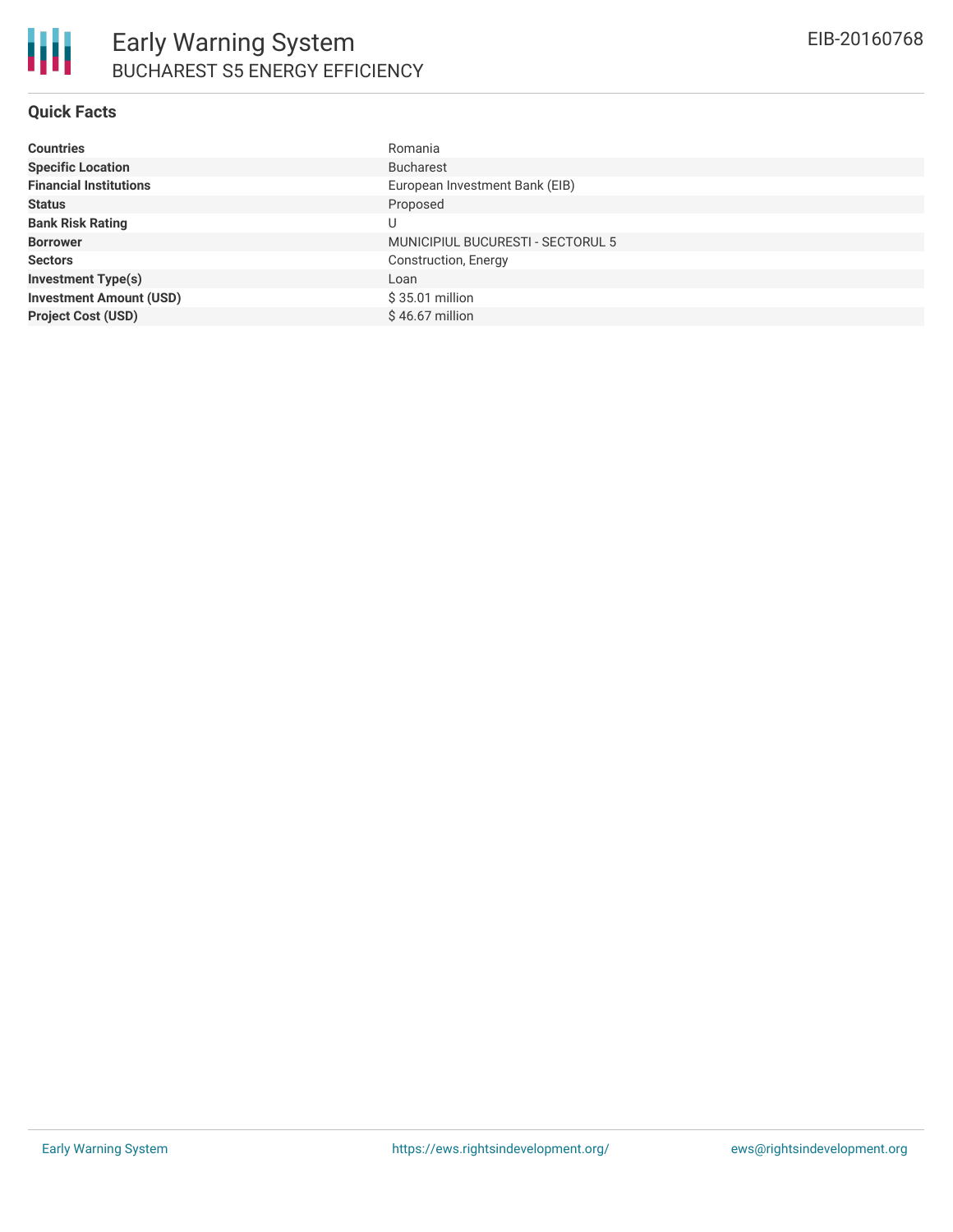

### **Project Description**

This project provides financing for refurbishments and energy efficiency investments in multi-family private residential buildings in Sector 5 of Bucharest, Romania. This includes investments in thermal energy efficiency improvements, and smallscale investments in the heating systems.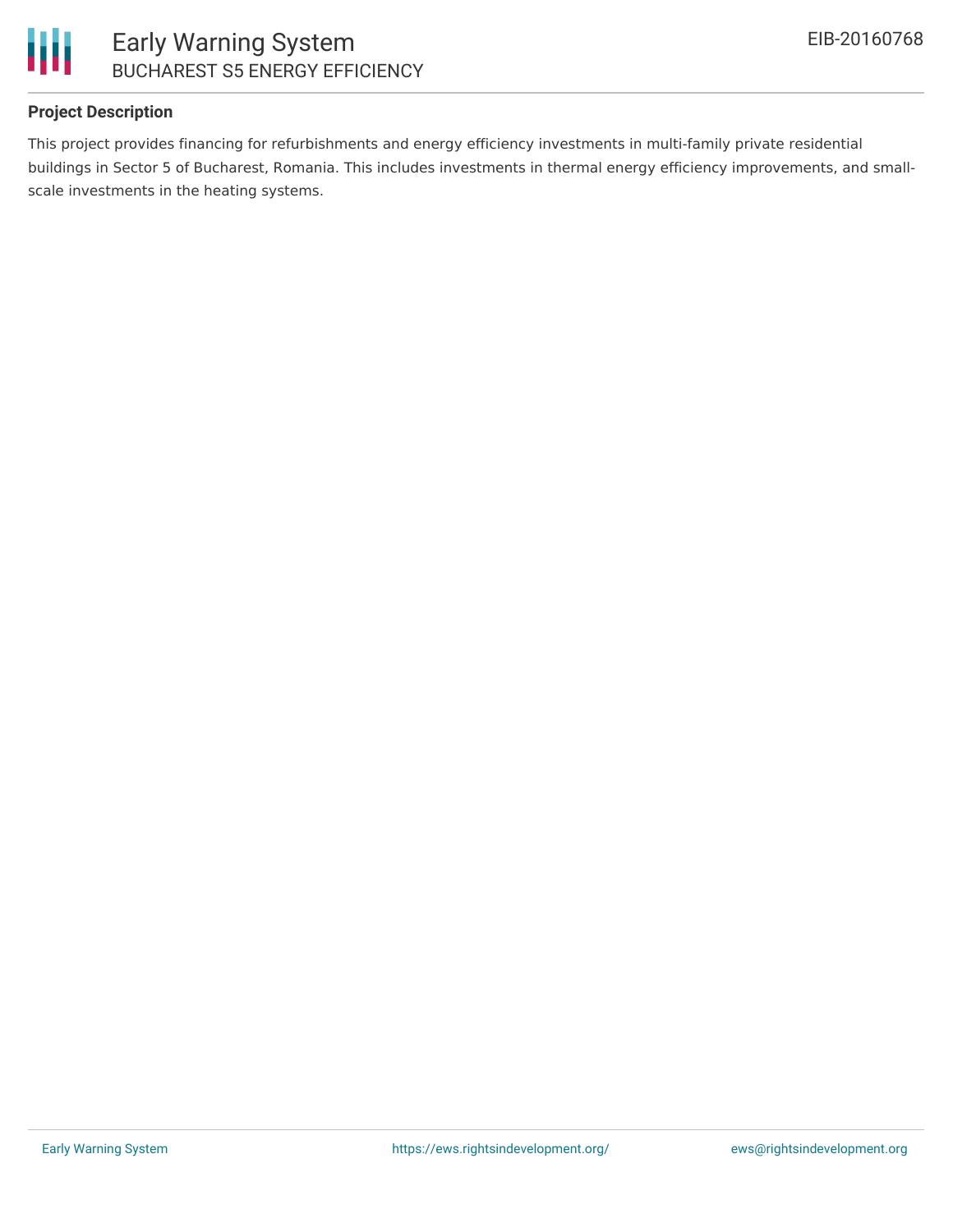

## Early Warning System BUCHAREST S5 ENERGY EFFICIENCY

### **Investment Description**

European Investment Bank (EIB)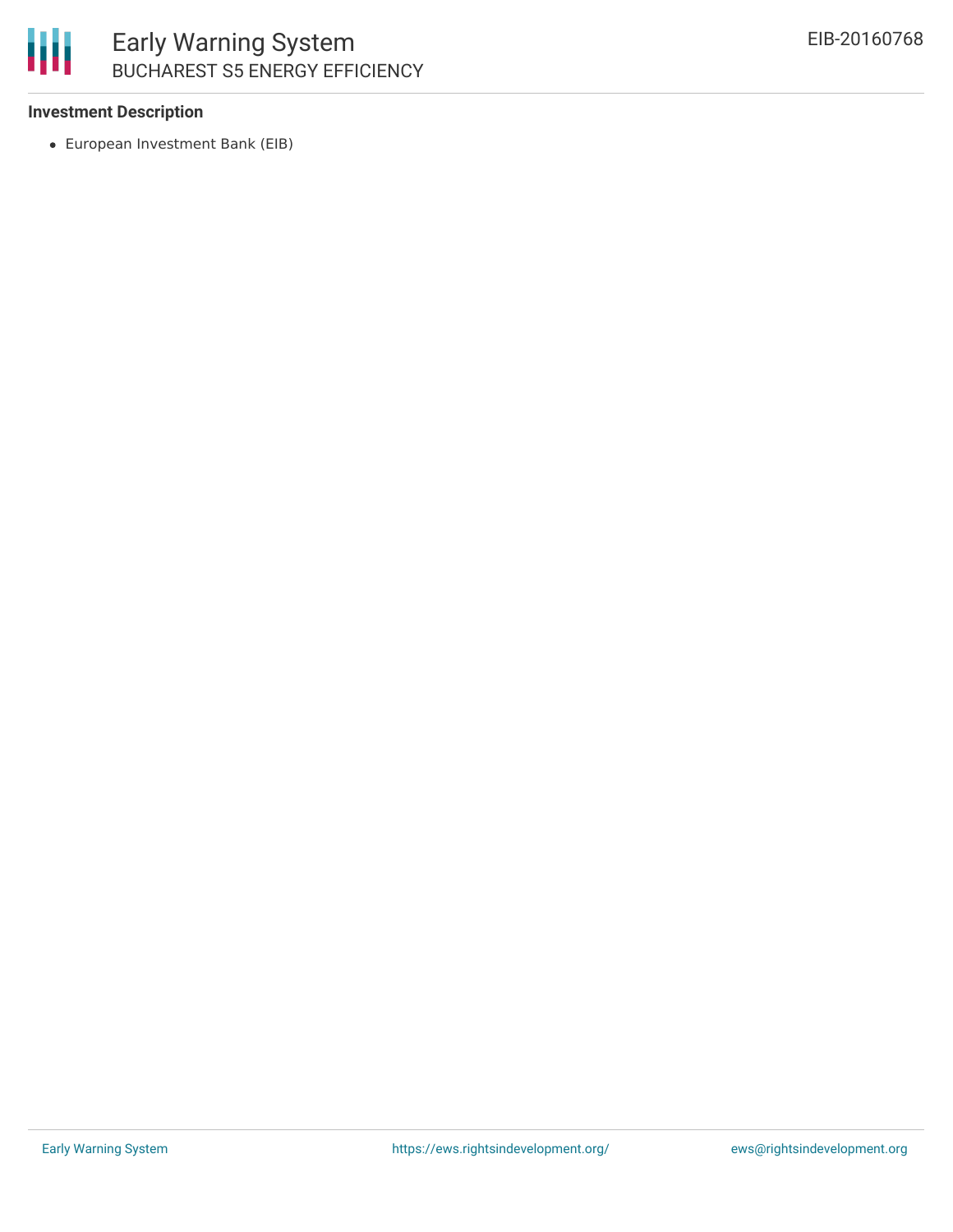#### **Contact Information**

No contact information available at time of writing.

#### **ACCOUNTABILITY MECHANISM OF EIB**

The EIB Complaints Mechanism is designed to facilitate and handle complaints against the EIB by individuals, organizations or corporations affected by EIB activities. When exercising the right to lodge a complaint against the EIB, any member of the public has access to a two-tier procedure, one internal - the Complaints Mechanism Office - and one external - the European Ombudsman. A complaint can be lodged via a written communication addressed to the Secretary General of the EIB, via email to the dedicated email address complaints@eib.org, by completing the online complaint form available at the following address: http://www.eib.org/complaints/form, via fax or delivered directly to the EIB Complaints Mechanism Division, any EIB local representation office or any EIB staff. For further details, check:

http://www.eib.org/attachments/strategies/complaints\_mechanism\_policy\_en.pdf

When dissatisfied with a complaint to the EIB Complaints Mechanism, citizens can then turn towards the European Ombudsman. A memorandum of Understanding has been signed between the EIB and the European Ombudsman establishes that citizens (even outside of the EU if the Ombudsman finds their complaint justified) can turn towards the Ombudsman on issues related to 'maladministration' by the EIB. Note that before going to the Ombudsman, an attempt must be made to resolve the case by contacting the EIB. In addition, the complaint must be made within two years of the date when the facts on which your complaint is based became known to you. You can write to the Ombudsman in any of the languages of the European Union. Additional details, including filing requirements and complaint forms, are available at: http://www.ombudsman.europa.eu/atyourservice/interactiveguide.faces